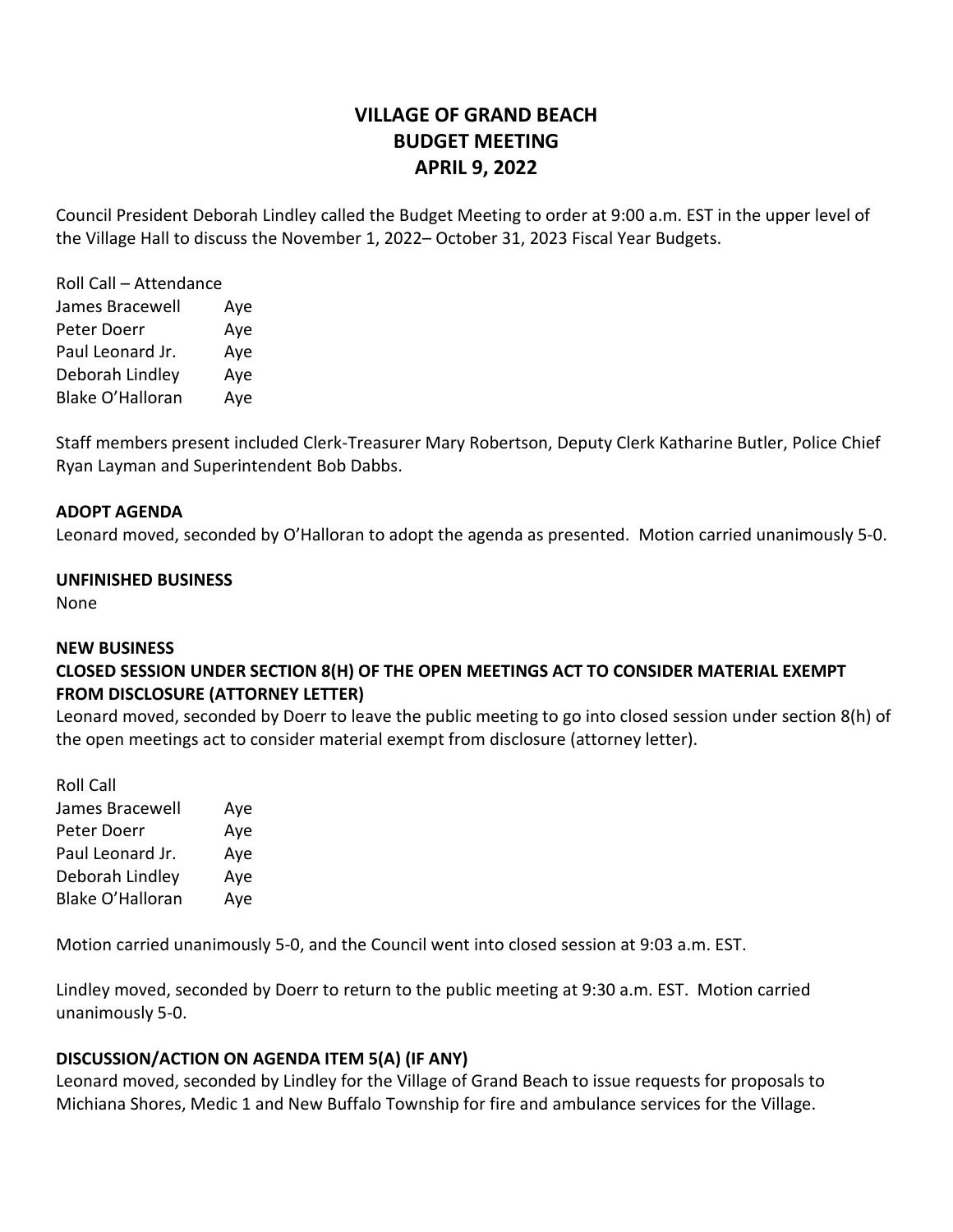Budget Meeting April 9, 2022

| <b>Roll Call</b>        |     |
|-------------------------|-----|
| <b>Blake O'Halloran</b> | Aye |
| Paul Leonard Jr.        | Aye |
| Deborah Lindley         | Aye |
| Pete Doerr              | Aye |
| James Bracewell         | Aye |

Motion carried unanimously 5-0.

# **8:30 A.M. CST - 9:30 A.M. EST - DISCUSSION AND REVIEW OF DRAFT BUDGETS 2022-2023**

The draft budgets for fiscal year 2022-2023 were discussed.

General Fund: Lindley said that Police Chief Ryan Layman received a bid for a solar powered radar speed limit sign in the amount of \$3,500 and would like to add the expense to the proposed budget. Robertson said that Superintendent Bob Dabbs had requested double time for his employees when they have to work on a holiday. She said she didn't include it in the budget, and that it would not normally amount to much money because they probably only work during the Christmas and New Year's holiday to plow snow. She said if one of his employees works a holiday, they are paid time and a half.

After discussion, the wages for moving trash cans were removed and \$20,000 was added into the budget to create a new master plan. Lindley explained that the Village is planning to make a lump sum contribution of \$11,500 to MERS in the 2022-2023 budget to help with unfunded liabilities in the pension plan. The General Fund budget originally showed revenue over expenditures in the amount of \$37,203 and after changes that were made, the budget shows revenue over expenses of \$18,299. The budget includes a transfer of \$146,650 to Capital Projects for future purchases.

Lindley brought up the need for a millage increase to cover the cost of projects that need to be done in the Village. She said that if the Village does not go for a millage proposal in the November 2022 election, and without having a special election at the Village's cost, they would not be able to put the proposal on the ballot until 2024 and would not receive the money until 2025.

Water Fund: Robertson said that the proposed Water Fund budget shows a deficit of \$27,180, and the budget includes setting aside funds in CD's or money market accounts in the amount of \$28,000 to cover future water projects.

Dabbs spoke about the new meters that he is planning on purchasing to replace all of the water meters. He said there is a problem getting the computer chips, so he is not sure when they will get the meters. He said that we have set aside \$160,000 for the replacement of the meter. Robertson said that the residents are being charged \$5 a month on their water bills for the replacement of the meters and will be billed for approximately 6 years to cover the cost of the meters.

Golf Fund: The Golf Fund started out with expenses over revenue of \$81,061. O'Halloran said that he spoke with ServiScape and they have reduced their budget for 2022-2023 from \$197,253 to \$186,466. O'Halloran removed the purchase of a sprayer in the amount of \$17,000 from the proposed budget. O'Halloran said he would like to have a canopy over the new golf carts the Village is leasing to shelter them. Superintendent Bob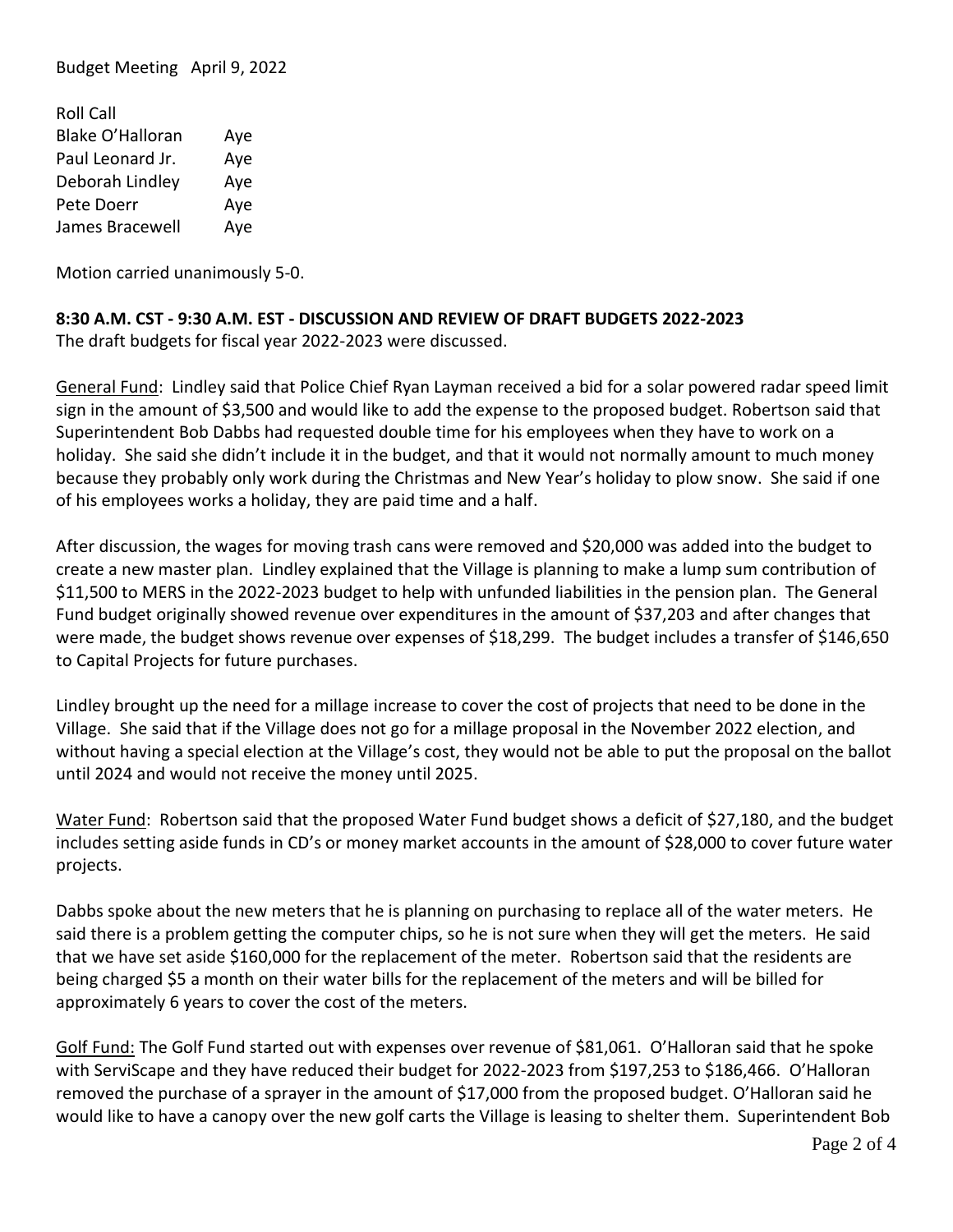Budget Meeting April 9, 2022

Dabbs said that with the cost of materials going up, he isn't sure that the canopy can be built for \$15,000 as proposed in the budget, so it was increased to \$20,000. After changes, the budget ended up showing expenses over revenue in the amount of \$58,274.

Major & Local Street Funds: There was discussion about the need for a millage increase in order to have funds available for paving the streets. Lindley told the Council that the Village has an opportunity to apply for a matching grant through the state for street paving. Robertson said there is approximately \$66,000 set aside from the Local Revenue Sharing Board for paving that could be used towards the grant. She said that there is money in the Major Street fund that could be used, but warned that the Village should keep funds available in the street funds in case of an emergency or in case the funding from the state does not come through for some reason.

O'Halloran talked about the area along Grand Beach Road where the burning bushes and trees were removed for a drainage project. He said he would like to come up with a plan for landscaping and possibly a sidewalk from the arch to Fox Trail, with an extension to the east in the future.

The proposed Major Street fund budget shows revenue over expenses in the amount of \$18,791 and the proposed Local Street fund shows revenue over expenses in the amount of \$166.

Building Inspection Fund: Robertson said that the Building Inspection fund shows a deficit of \$5,300 which includes \$4,000 for electrical inspections. She said that the State of Michigan is now doing the electrical inspections and the Village will have to pay them for completing any inspections from permits that were issued by the Village.

Capital Projects Fund: Robertson said that the Capital Projects fund budget shows the transfers from the General Fund for 2022-2023 and the expenditures for the budget year. She made a change to the proposed purchase of a squad car by increasing it from \$50,000 to \$53,000. The proposal for the squad car will be on the April meeting agenda, but might not be delivered until after November 1.

## **American Rescue Plan Act (ARPA) Funding Use**

Robertson told the Council that the Village received approximately \$14,000 from ARPA funding and should receive another \$14,000 this year. She said that there is a report due at the end of April and she would like to have an idea on how the Council would like to spend the funding. After looking at the list of different ways to spend the funding, Leonard suggested possibly road building and maintenance, general government administration and provision of police and other public safety services. There was discussion about the possibility of using this funding as a match for the grant for paving that was discussed earlier in the meeting.

## **AUDIENCE RECOGNITION:**

Village resident Joe Farwell said that he is under the understanding that the project to move the water lines on Ely would be done this year. He said they have been talking about this for 20 years and it is time to complete the project.

#### **ADJOURNMENT**

Lindley moved, seconded by O'Halloran to adjourn the meeting. Motion carried unanimously 5-0.